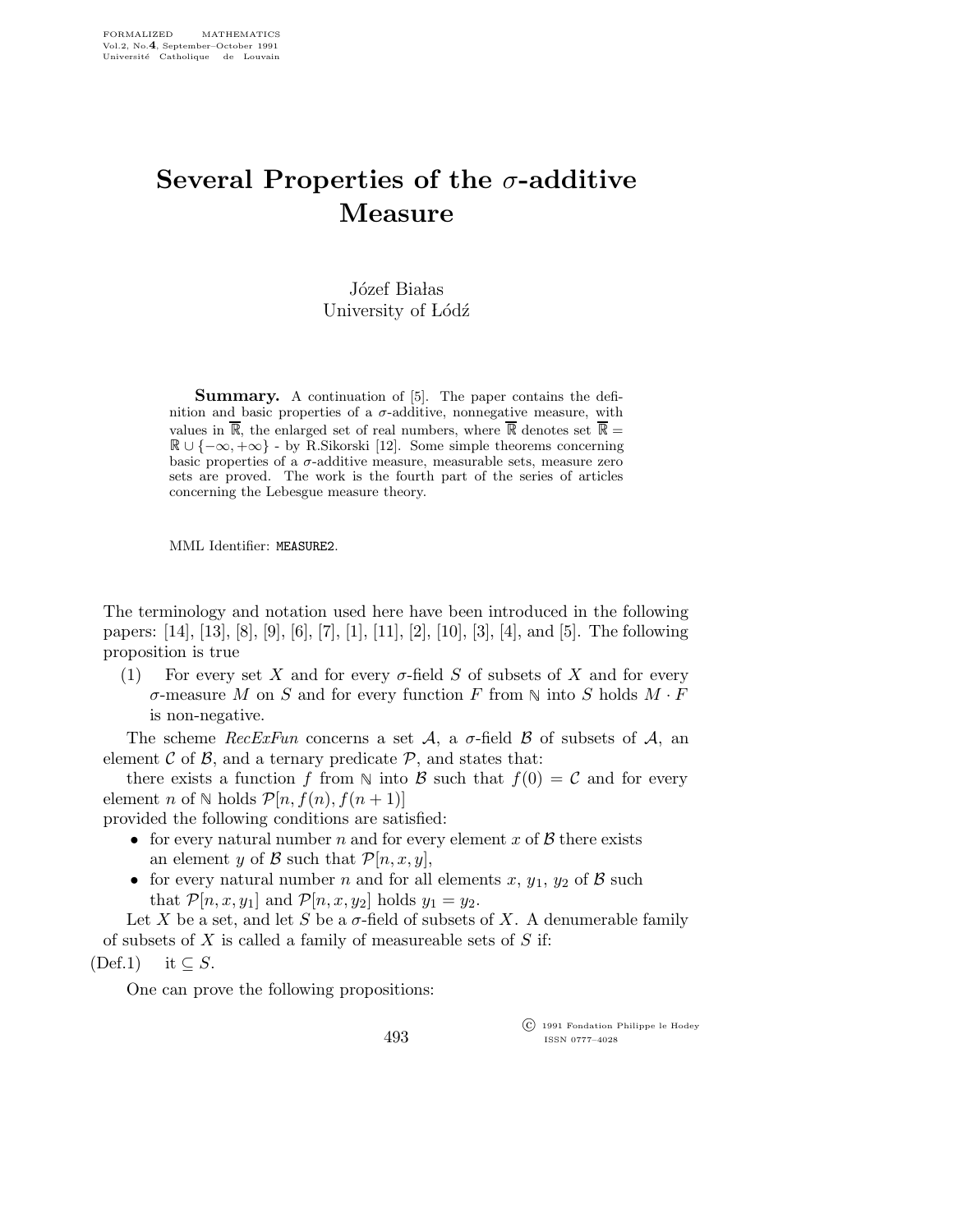- (2) For every set X and for every  $\sigma$ -field S of subsets of X and for every denumerable family  $T$  of subsets of  $X$  holds  $T$  is a family of measureable sets of S if and only if  $T \subseteq S$ .
- (3) For every set X and for every  $\sigma$ -field S of subsets of X and for every family T of measureable sets of S holds  $\bigcap T \in S$  and  $\bigcup T \in S$ .

Let X be a set, and let S be a  $\sigma$ -field of subsets of X, and let T be a family of measureable sets of S. Then  $\bigcap T$  is an element of S.

Let X be a set, and let S be a  $\sigma$ -field of subsets of X, and let T be a family of measureable sets of S. Then  $\bigcup T$  is an element of S.

Let X be a set, and let S be a  $\sigma$ -field of subsets of X, and let F be a function from  $\mathbb N$  into S, and let n be an element of  $\mathbb N$ . Then  $F(n)$  is an element of S.

One can prove the following propositions:

- (4) For every set X and for every  $\sigma$ -field S of subsets of X and for every function N from  $\mathbb N$  into S there exists a function F from  $\mathbb N$  into S such that  $F(0) = N(0)$  and for every element n of N holds  $F(n + 1) = N(n + 1)$  $1) \setminus N(n).$
- (5) For every set X and for every  $\sigma$ -field S of subsets of X and for every function N from  $\mathbb N$  into S there exists a function F from  $\mathbb N$  into S such that  $F(0) = N(0)$  and for every element n of N holds  $F(n + 1) = N(n + 1)$  $1) \cup F(n).$
- (6) Let X be a set. Let S be a  $\sigma$ -field of subsets of X. Let N be a function from  $\mathbb N$  into S. Let F be a function from  $\mathbb N$  into S. Suppose  $F(0) = N(0)$ and for every element n of  $\mathbb N$  holds  $F(n + 1) = N(n + 1) \cup F(n)$ . Then for an arbitrary r and for every natural number n holds  $r \in F(n)$  if and only if there exists a natural number k such that  $k \leq n$  and  $r \in N(k)$ .
- (7) Let X be a set. Let S be a  $\sigma$ -field of subsets of X. Let N be a function from  $\mathbb N$  into S. Then for every function F from  $\mathbb N$  into S such that  $F(0) = N(0)$  and for every element n of N holds  $F(n+1) = N(n+1) \cup F(n)$ for all natural numbers n, m such that  $n < m$  holds  $F(n) \subseteq F(m)$ .
- (8) Let X be a set. Let S be a  $\sigma$ -field of subsets of X. Let N be a function from  $\mathbb N$  into S. Let G be a function from  $\mathbb N$  into S. Let F be a function from  $\mathbb N$  into S. Suppose that
- (i)  $G(0) = N(0),$
- (ii) for every element n of  $\mathbb N$  holds  $G(n + 1) = N(n + 1) \cup G(n)$ ,
- (iii)  $F(0) = N(0)$ ,
- (iv) for every element n of  $\mathbb N$  holds  $F(n + 1) = N(n + 1) \setminus G(n)$ . Then for all natural numbers n, m such that  $n \leq m$  holds  $F(n) \subseteq G(m)$ .
- (9) For every set X and for every  $\sigma$ -field S of subsets of X and for every function N from  $\mathbb N$  into S and for every function G from  $\mathbb N$  into S there exists a function F from  $\mathbb N$  into S such that  $F(0) = N(0)$  and for every element *n* of  $\mathbb N$  holds  $F(n + 1) = N(n + 1) \setminus G(n)$ .
- (10) For every set X and for every  $\sigma$ -field S of subsets of X and for every function N from  $\mathbb N$  into S there exists a function F from  $\mathbb N$  into S such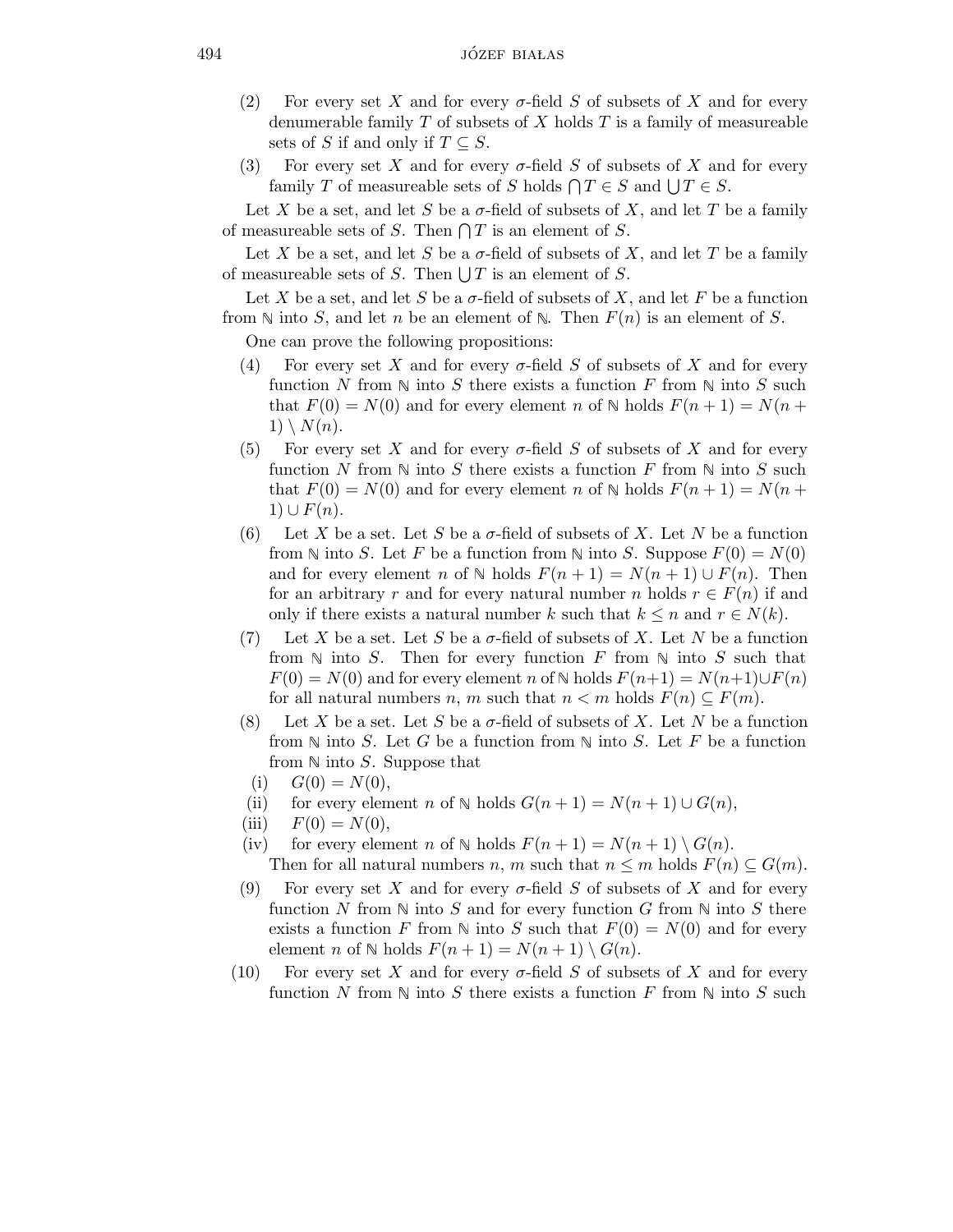that  $F(0) = \emptyset$  and for every element n of  $\mathbb N$  holds  $F(n+1) = N(0) \setminus N(n)$ .

- (11) Let X be a set. Let S be a  $\sigma$ -field of subsets of X. Let N be a function from  $\mathbb N$  into S. Let G be a function from  $\mathbb N$  into S. Let F be a function from  $\mathbb N$  into S. Suppose that
	- (i)  $G(0) = N(0)$ ,
	- (ii) for every element n of  $\mathbb N$  holds  $G(n + 1) = N(n + 1) \cup G(n)$ ,
	- (iii)  $F(0) = N(0),$
	- (iv) for every element n of  $\mathbb N$  holds  $F(n + 1) = N(n + 1) \setminus G(n)$ .

Then for all natural numbers n, m such that  $n < m$  holds  $F(n) \cap F(m) =$ ∅.

- (12) For every set X and for every  $\sigma$ -field S of subsets of X and for every function N from  $\mathbb N$  into S and for every element n of  $\mathbb N$  holds  $N(n) \in$  $\text{rng }N.$
- (13) For every set X and for every  $\sigma$ -field S of subsets of X and for every  $\sigma$ -measure M on S and for every family T of measureable sets of S and for every function F from  $\mathbb N$  into S such that  $T = \text{rng } F$  holds  $M(\bigcup T) \leq$  $\sum (M \cdot F)$ .
- (14) For every set X and for every  $\sigma$ -field S of subsets of X and for every family T of measureable sets of S there exists a function F from  $\mathbb N$  into S such that  $T = \text{rng } F$ .
- (15) Let X be a set. Let S be a  $\sigma$ -field of subsets of X. Let N be a function from  $\mathbb N$  into S. Let F be a function from  $\mathbb N$  into S. Then if  $F(0) = \emptyset$  and for every element n of  $\mathbb N$  holds  $F(n+1) = N(0) \setminus N(n)$  and  $N(n+1) \subseteq N(n)$ , then for every element n of N holds  $F(n) \subseteq F(n+1)$ .
- (16) For every set X and for every  $\sigma$ -field S of subsets of X and for every  $\sigma$ -measure M on S and for every family T of measureable sets of S such that for every set A such that  $A \in T$  holds A is a set of measure zero w.r.t. M holds  $\bigcup T$  is a set of measure zero w.r.t. M.
- (17) For every set X and for every  $\sigma$ -field S of subsets of X and for every  $\sigma$ -measure M on S and for every family T of measureable sets of S such that there exists a set A such that  $A \in T$  and A is a set of measure zero w.r.t. M holds  $\bigcap T$  is a set of measure zero w.r.t. M.
- (18) For every set X and for every  $\sigma$ -field S of subsets of X and for every  $\sigma$ -measure M on S and for every family T of measureable sets of S such that for every set A such that  $A \in T$  holds A is a set of measure zero w.r.t. M holds  $\bigcap T$  is a set of measure zero w.r.t. M.

Let X be a set, and let S be a  $\sigma$ -field of subsets of X. A family of measureable sets of  $S$  is called a family of measureable non-decrement sets of  $S$  if:

(Def.2) there exists a function F from  $\mathbb N$  into S such that it = rng F and for every element *n* of  $\mathbb N$  holds  $F(n) \subseteq F(n + 1)$ .

We now state the proposition

(19) For every set X and for every  $\sigma$ -field S of subsets of X and for every family  $T$  of measureable sets of  $S$  holds  $T$  is a family of measureable non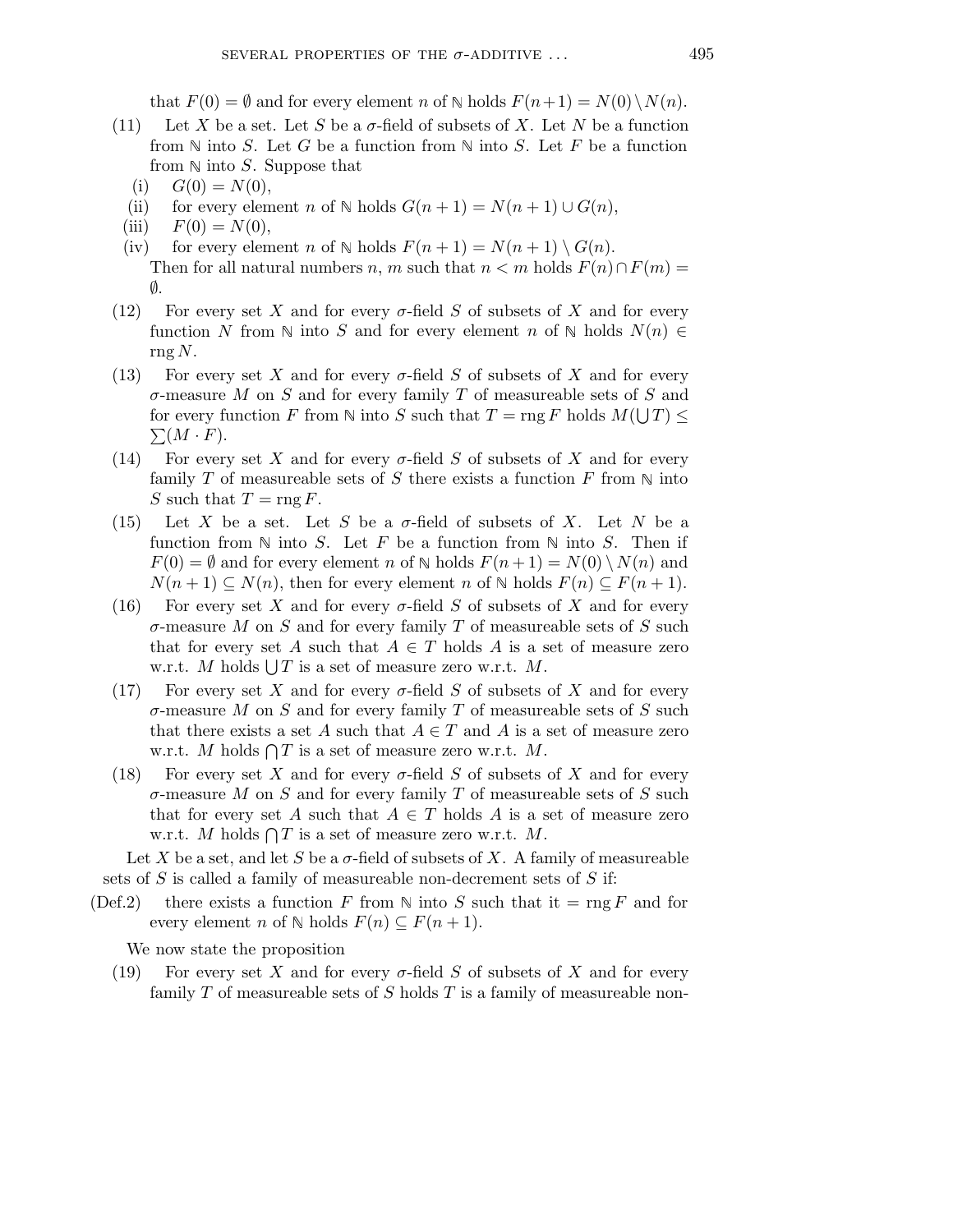decrement sets of S if and only if there exists a function F from  $\mathbb N$  into S such that  $T = \text{rng } F$  and for every element n of  $\mathbb N$  holds  $F(n) \subseteq F(n+1)$ .

Let X be a set, and let S be a  $\sigma$ -field of subsets of X. A family of measureable sets of S is called a family of measureable non-increment sets of S if:

(Def.3) there exists a function F from  $\mathbb N$  into S such that it = rng F and for every element *n* of  $\mathbb N$  holds  $F(n + 1) \subseteq F(n)$ .

We now state several propositions:

- (20) For every set X and for every  $\sigma$ -field S of subsets of X and for every family  $T$  of measureable sets of  $S$  holds  $T$  is a family of measureable nonincrement sets of S if and only if there exists a function F from  $\mathbb N$  into S such that  $T = \text{rng } F$  and for every element n of  $\mathbb N$  holds  $F(n+1) \subseteq F(n)$ .
- (21) Let X be a set. Let S be a  $\sigma$ -field of subsets of X. Then for every function N from  $\mathbb N$  into S and for every function F from  $\mathbb N$  into S such that  $F(0) = \emptyset$  and for every element n of  $\mathbb N$  holds  $F(n+1) = N(0) \setminus N(n)$  and  $N(n+1) \subseteq N(n)$  holds rng F is a family of measureable non-decrement sets of S.
- (22) For every set X and for every non-empty family S of subsets of X and for every function N from  $\mathbb N$  into S such that for every element n of  $\mathbb N$ holds  $N(n) \subseteq N(n+1)$  for all natural numbers m, n such that  $n < m$ holds  $N(n) \subseteq N(m)$ .
- (23) Let X be a set. Let S be a  $\sigma$ -field of subsets of X. Let N be a function from  $\mathbb N$  into S. Let F be a function from  $\mathbb N$  into S. Suppose  $F(0) = N(0)$ and for every element n of  $\mathbb N$  holds  $F(n + 1) = N(n + 1) \setminus N(n)$  and  $N(n) \subseteq N(n+1)$ . Then for all natural numbers n, m such that  $n < m$ holds  $F(n) \cap F(m) = \emptyset$ .
- (24) Let X be a set. Let S be a  $\sigma$ -field of subsets of X. Let N be a function from  $\mathbb N$  into S. Then for every function F from  $\mathbb N$  into S such that  $F(0) = N(0)$  and for every element n of N holds  $F(n+1) = N(n+1)\setminus N(n)$ and  $N(n) \subseteq N(n+1)$  holds  $\bigcup \text{rng } F = \bigcup \text{rng } N$ .
- (25) Let X be a set. Let S be a  $\sigma$ -field of subsets of X. Let N be a function from  $\mathbb N$  into S. Then for every function F from  $\mathbb N$  into S such that  $F(0) = N(0)$  and for every element n of N holds  $F(n+1) = N(n+1)\setminus N(n)$ and  $N(n) \subseteq N(n+1)$  holds F is a sequence of separated subsets of S.
- (26) Let X be a set. Let S be a  $\sigma$ -field of subsets of X. Let N be a function from  $\mathbb N$  into S. Let F be a function from  $\mathbb N$  into S. Suppose  $F(0) = N(0)$ and for every element n of  $\mathbb N$  holds  $F(n + 1) = N(n + 1) \setminus N(n)$  and  $N(n) \subseteq N(n+1)$ . Then  $N(0) = F(0)$  and for every element n of N holds  $N(n + 1) = F(n + 1) \cup N(n).$
- (27) For every set X and for every  $\sigma$ -field S of subsets of X and for every  $\sigma$ measure M on S and for every function F from  $\mathbb N$  into S such that for every element n of  $\mathbb N$  holds  $F(n) \subseteq F(n+1)$  holds  $M(\bigcup \text{rng } F) = \text{sup rng}(M \cdot F)$ .